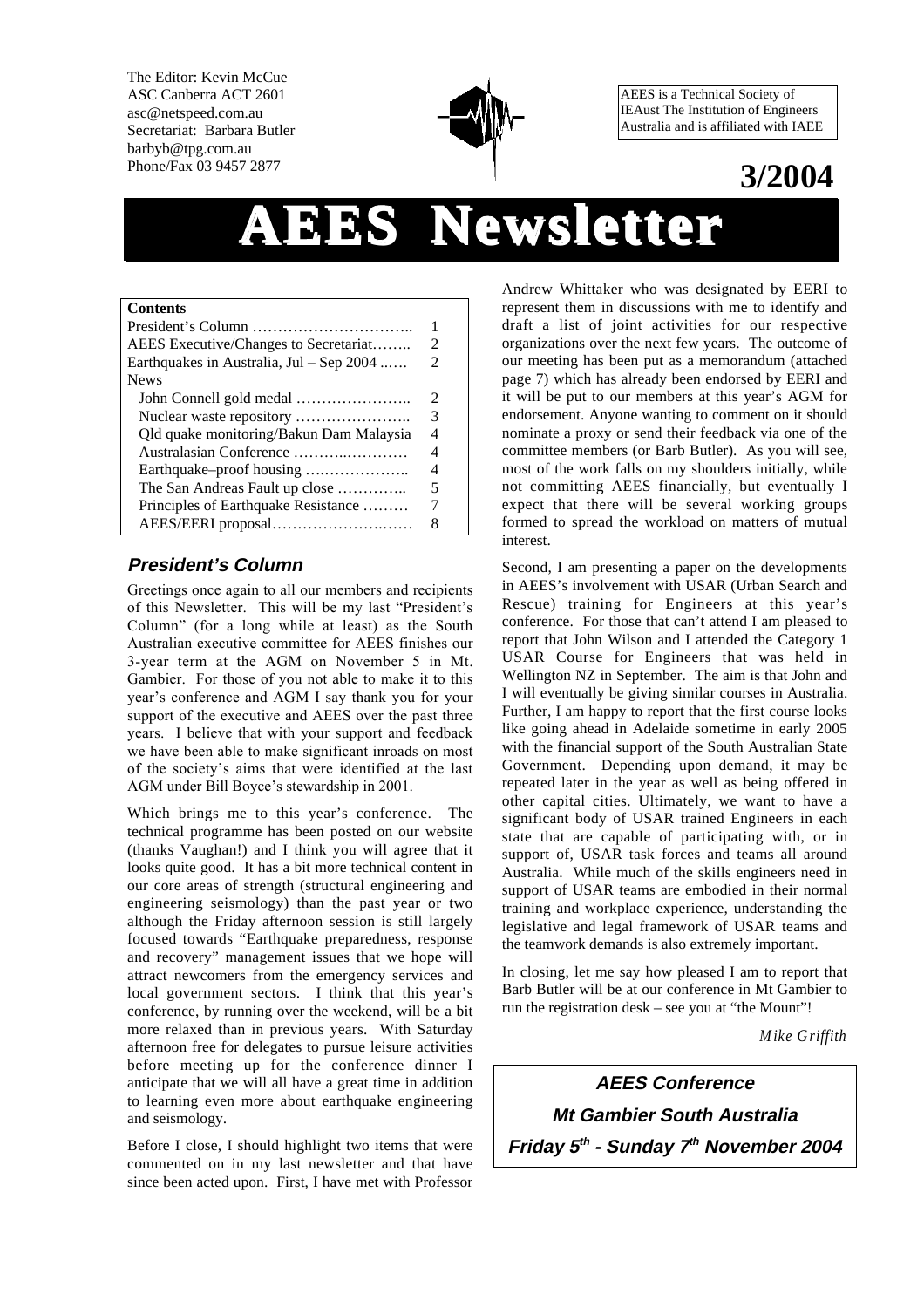## **AEES Executive**

| President              | Mike Griffith       |  |  |  |  |  |  |
|------------------------|---------------------|--|--|--|--|--|--|
| Secretary              | David Love          |  |  |  |  |  |  |
| Treasurer              | Peter McBean        |  |  |  |  |  |  |
| Secretariat            | Barbara Butler*     |  |  |  |  |  |  |
|                        |                     |  |  |  |  |  |  |
| State Representatives: |                     |  |  |  |  |  |  |
| Old                    | Russell Cuthbertson |  |  |  |  |  |  |
| <b>NSW</b>             | Michael Neville     |  |  |  |  |  |  |
| ACT                    | Gerhard Horoschun   |  |  |  |  |  |  |
| Vic                    | John Wilson         |  |  |  |  |  |  |
| Tas                    | Vagn Jensen         |  |  |  |  |  |  |
| SА                     | Jim Wilson          |  |  |  |  |  |  |
| WА                     | Hong Hao            |  |  |  |  |  |  |
|                        |                     |  |  |  |  |  |  |
| Web master             | Vaughan Wesson      |  |  |  |  |  |  |
| Newsletter Editor      | Kevin McCue         |  |  |  |  |  |  |
| * see note below       |                     |  |  |  |  |  |  |

#### **Forthcoming Changes To Secretariat**

Would all members please note that as of November 12, 2004 there will be some changes to the Secretariat of AEES.

For all enquiries to do with membership and subscriptions, please contact:

Technical Societies Administrator, Engineers Australia, PO Box 6238, KINGSTON ACT 2604. Fax: 02 6273 2358

(This applies equally to both members and nonmembers of Engineers Australia).

For other enquiries and anything to do with the annual conference, scholarships etc. please contact Barb Butler as usual, but note that the contact details have changed to the following:

email: barbyb@tpg.com.au

Phone/Fax 03 9457 2877

## **Earthquakes in Australia**

#### **July – September 2004**

The following list of earthquakes was extracted from the Geoscience Australia website which includes information from ES&S, PIRSA and CQU. The computed focal depths of all events were within the upper crust (less than 20 km deep) but precise depths are uncertain and so not shown.

It was a very quiet quarter with no damage reported and no local earthquake exceeding magnitude ML 4.0, the largest near Kununurra WA on 25 September.

Several large earthquakes on the Australian plate boundary are also shown for interest, countries where Australian engineers, seismologists and disaster response managers might be asked to help when the next damaging earthquake occurs.

**Earthquakes, in the Australian region, July – September 2004**

| september 2004 |          |       |        |     |                           |  |  |
|----------------|----------|-------|--------|-----|---------------------------|--|--|
|                | Time     | Lat S | Long E | ML  | Place                     |  |  |
| Jul            |          |       |        |     |                           |  |  |
| 01             | 11:58:10 | 22.94 | 127.59 | 3.0 | W L Mackay, WA            |  |  |
| 01             | 04:39:40 | 50.06 | 162.88 | 6.2 | Auckland Is, N.Z.         |  |  |
| 04             | 05:06:07 | 19.83 | 133.90 | 3.2 | SW Tennant Ck NT          |  |  |
| 07             | 02:20:22 | 31.53 | 138.50 | 2.6 | Hawker SA                 |  |  |
| 11             | 04:35:18 | 28.71 | 137.64 | 2.7 | N L Eyre SA               |  |  |
| 14             | 04:06:55 | 34.13 | 139.21 | 2.5 | Clare SA                  |  |  |
| 15             | 05:54:45 | 19.71 | 133.97 | 3.4 | <b>Tennant Creek NT</b>   |  |  |
| 16             | 21:15:32 | 30.52 | 117.04 | 2.4 | Burakin WA                |  |  |
| 17             | 22:56:08 | 30.48 | 117.07 | 2.0 | Burakin WA                |  |  |
| 21             | 15:55:07 | 31.71 | 141.51 | 2.7 | N Broken Hill NSW         |  |  |
| 23             | 14:21:39 | 30.46 | 117.07 | 2.3 | Burakin WA                |  |  |
| 26             | 17:20:30 | 33.58 | 118.32 | 2.2 | Dumbleyung WA             |  |  |
| 26             | 17:11:35 | 33.61 | 118.27 | 2.3 | Dumbleyung WA             |  |  |
| 27             | 18:59:31 | 17.75 | 122.55 | 2.2 | Broome area WA            |  |  |
| 27             | 09:16:16 | 19.89 | 134.04 | 2.1 | SW Tennant Ck NT          |  |  |
| 28             | 14:08:36 | 29.93 | 141.41 | 2.9 | SW Tibooburra             |  |  |
|                |          |       |        |     | NSW                       |  |  |
| 28             | 09:51:27 | 33.59 | 118.29 | 2.5 | Dumbleyung WA             |  |  |
| 28             | 06:02:14 | 30.40 | 117.73 | 2.2 | Beacon WA                 |  |  |
| 28             | 03:56:28 | 00.48 | 133.04 | 6.6 | N Coast New               |  |  |
|                |          |       |        |     | Guinea                    |  |  |
| 29             | 15:00:51 | 30.41 | 117.75 | 2.2 | Beacon WA                 |  |  |
| 30             | 21:46:20 | 31.12 | 138.46 | 3.0 | Parachilna SA             |  |  |
| Aug            |          |       |        |     |                           |  |  |
| 02             | 08:50:40 | 33.56 | 138.62 | 2.6 | N of Clare SA             |  |  |
| 02             | 08:25:36 | 33.56 | 138.61 | 2.7 | N of Clare SA             |  |  |
| 13             | 15:35:41 | 30.42 | 117.09 | 2.2 | Burakin WA                |  |  |
| 14             | 19:58:03 | 19.83 | 133.91 | 2.2 | <b>Tennant Creek NT</b>   |  |  |
| 14             | 15:37:28 | 26.09 | 130.95 | 3.5 | S of Uluru, SA            |  |  |
| 16             | 19:45:21 | 31.08 | 138.52 | 3.3 | Parachilna SA             |  |  |
| 21             | 19:38:21 | 19.83 | 134.01 | 2.0 | SW Tennant Ck NT          |  |  |
| 21             | 13:47:05 | 25.94 | 151.43 | 2.0 | SW of Gayndah Qld         |  |  |
| 23             | 01:59:10 | 31.19 | 117.52 | 2.0 | Wyalkatchem WA            |  |  |
| 29             | 14:02:03 | 34.72 | 148.18 | 2.3 | SE Cootamundra            |  |  |
|                |          |       |        |     | <b>NSW</b>                |  |  |
| 31             | 13:27:50 | 30.59 | 117.01 | 2.5 | SW Burakin, WA            |  |  |
| Sep            |          |       |        |     |                           |  |  |
| 02             | 22:19:41 | 30.86 | 117.10 | 2.3 | Manmanning WA             |  |  |
| 02             | 10:56:54 | 26.55 | 131.89 | 2.8 | SW of Ernabella SA        |  |  |
| 04             | 10:44:34 | 30.90 | 117.03 | 2.8 | SW Manmanning,            |  |  |
|                |          |       |        |     | WA                        |  |  |
| 10             | 20:29:56 | 30.56 | 117.01 | 2.6 | W of Burakin, WA          |  |  |
| 10             | 08:47:51 | 30.55 | 117.06 | 3.0 | Burakin, WA               |  |  |
| 10             | 00:37:42 | 31.73 | 117.06 | 2.0 | <b>SE Meckering WA</b>    |  |  |
| 13             | 16:27:51 | 19.88 | 134.00 | 2.5 | SW Tennant Ck NT          |  |  |
| 13             | 12:58:40 | 30.57 | 116.97 | 2.0 | Ballidu WA                |  |  |
| 14             | 15:53:30 | 16.50 | 128.71 | 2.4 | S of Kununurra WA         |  |  |
| 15             | 16:23:13 | 29.65 | 125.04 | 2.8 | <b>Gt Victoria Desert</b> |  |  |
|                |          |       |        |     | WA                        |  |  |
| 21             | 11:54:00 | 34.69 | 148.58 | 2.8 | Binalong NSW.             |  |  |
| 25             | 23:09:25 | 15.10 | 129.67 | 2.8 | Kununurra WA              |  |  |
| 25             | 15:10:42 | 16.78 | 129.15 | 4.0 | SE Kununurra WA           |  |  |
| 26             | 15:52:00 | 16.68 | 129.15 | 2.7 | SW Kununurra WA           |  |  |
| 26             | 10:40:40 | 25.66 | 137.04 | 2.0 | <b>Simpson Desert NT</b>  |  |  |
| 26             | 09:03:39 | 22.81 | 113.76 | 2.8 | W of Giralia WA           |  |  |
| 29             | 18:09:40 | 31.85 | 123.41 | 2.3 | E Norseman WA             |  |  |

## **NEWS!**

## **John Connell Gold Medal**

Former President of AEES, Mr Bill Boyce was recently made the 2004 recipient of a prestigious Structural College award.

The award is named after Mr John Connell, principal and founder of the firm of John Connell and Associates, which now practices throughout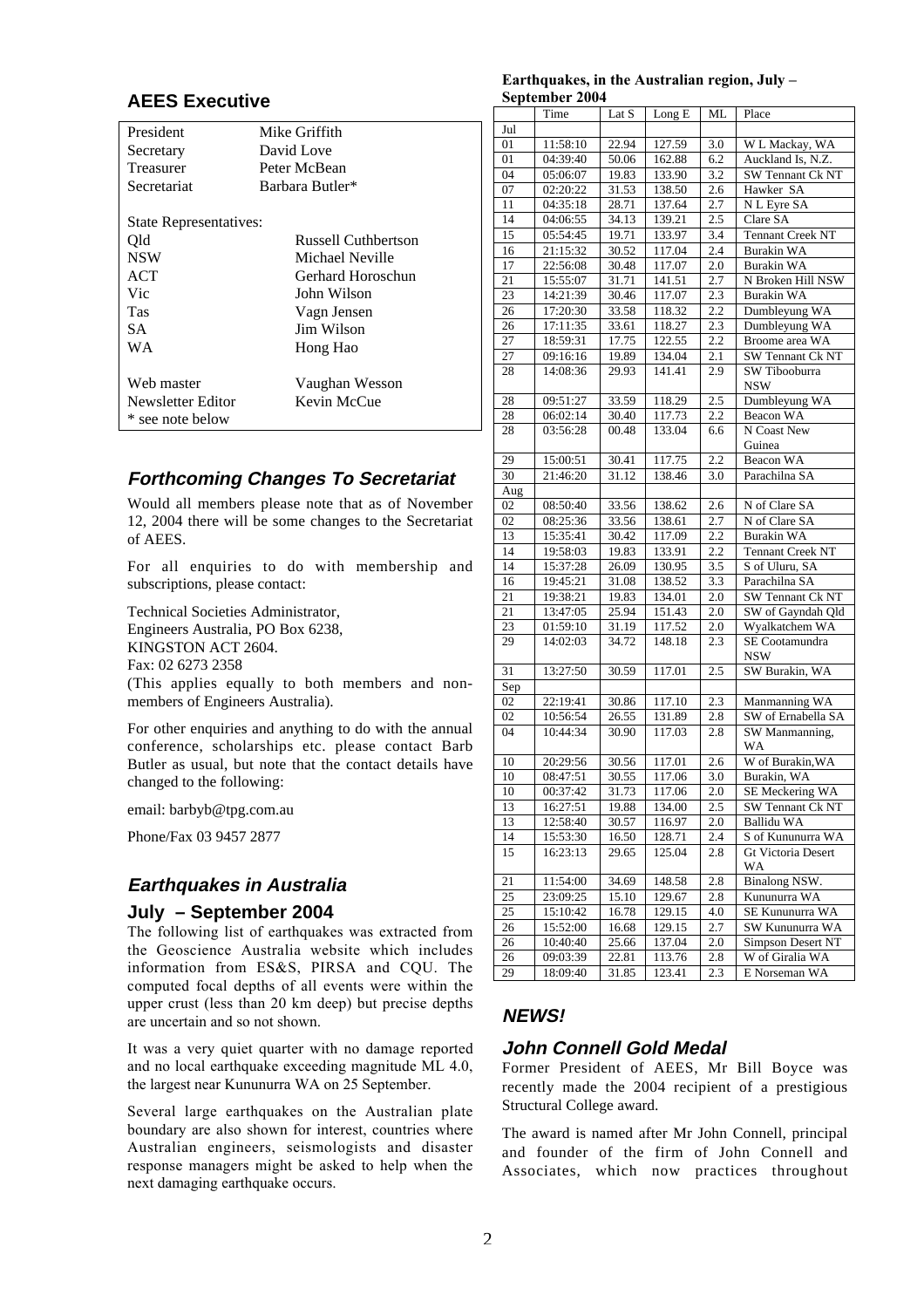Australasia under the name of Connell Wagner Pty Ltd. Mr Connell is considered to have made an outstanding contribution to the practise of structural engineering in this country and was also responsible for exporting Australian engineering skills into Asia in the 1970s and 1980s. He has continued to be involved with Connell Wagner Pty Ltd since his retirement.

#### **Criteria**

- The recipient must be (or have been) a practising structural engineer who has made a significant contribution, preferably of both national and international significance, to the standing and prestige of the structural engineering profession.
- The recipient may come from a background of consulting engineering, government service, manufacturing, construction, academic pursuits, or service with the professional organisation, such as the Institution itself.
- The recipient need not necessarily be of Australian nationality, nor should he/she necessarily reside in Australia. However, if the recipient is not an Australian national, the contribution that he/she has made must have had a significant impact in Australia.
- It is anticipated that, on most occasions, the award will be made to an Australian national.
- The recipient must have reached a senior position and be widely recognised to be of eminent standing within the profession.

#### **Form of the award**

A specially struck gold medal incorporating the insignia of the Engineers Australia and likeness of John Connell, mounted and framed with the recipient's citation.

#### **Citation for William Henry Boyce**

Bill Boyce's contribution to the structural engineering profession is prolific, diverse and erudite.

His influence ranged from design of bridges and buildings, flood mitigation studies, design of marine and water retaining structures, the study of storm and earthquake effects on structures, and he actively supported the education of student and graduate engineers.

During his career he shared his knowledge in structural engineering with young engineers and participated in the development of engineering schools in Queensland and Papua New Guinea. He taught design and was appointed Reader/Associate Professor in Civil Engineering at the University of Queensland. He presented the first Edwin John Grigg Memorial Lecture for innovative structural engineering in 1985. He assisted the vacation employment of young engineers from the Solomon Islands and Fiji.

His body of work includes a plethora of broad ranging publications from risk evaluation of structures to the interpretation of accelerograms. He was actively involved with the development of the Australian Earthquake Code AS1170 Part 4, he was an elected member of the Board of Professional Engineers of Queensland and is a vigorous contributor to learned journals and discussions in relation to structural engineering. He retired from KBR Pty Ltd Brisbane office in 2002 and continues his part-time lecturing at the University of Queensland.

William Henry Boyce has made an outstanding contribution to structural engineering.

> Greg Schofield Chair Structural College

#### **Conferees of the John Connell Gold Medal**

- 1998 Prof Robert Warner FTSE MIEAust CPEng University of Adelaide Reinforced concrete research.
- 1999 Mr Richard Kell AM FTSE HonFIEAust CPEng Cardno MBK.
- 2000 Dr John Nutt AM FTSE HonFIEAust CPEng Ove Arup, Director Ove Arup Australia.
- 2002 Mr Peter Bruechle FIEAust CPEng Retired prev Bruechle, Gilchrist and Evans, Fire engineering design.
- 2004 Mr Bill Boyce FIEAust CPEng, Principal Engineer Civil Structures, Kinhill Pty Ltd Brisbane.

[Congratulations Bill from all in AEES!! ]

## **Plans for low level nuclear waste repository dumped**

The federal government has ruled out South Australia as a site to store low-level waste produced by the Lucas Heights nuclear reactor in Sydney's south.

The decision ends a fight between the SA and federal governments, which threatened to affect the recent federal election campaign and impact on the Coalition's hopes of retaining three marginal seats in the state. It also follows the state government's recent victory in the Federal Court that ruled that the federal government had acted improperly in acquiring land for the dump near Woomera.

Federal finance minister Nick Minchin said the commonwealth would store its own radioactive waste in purpose built facilities on commonwealth-owned land, and all states will have to look after their own waste.

SA premier Mike Rann welcomed the move, telling ABC Radio his state remained happy to look after its own radioactive waste but not that produced by other states. The Australian Democrats have also stated their approval of the decision.

However, Queensland premier Peter Beattie has ruled out establishing a nuclear dump in his state and senator Kim Carr, federal Labor's science spokesman, said the lack of a national repository could lead to regulators refusing to issue a licence for a replacement reactor at Lucas Heights.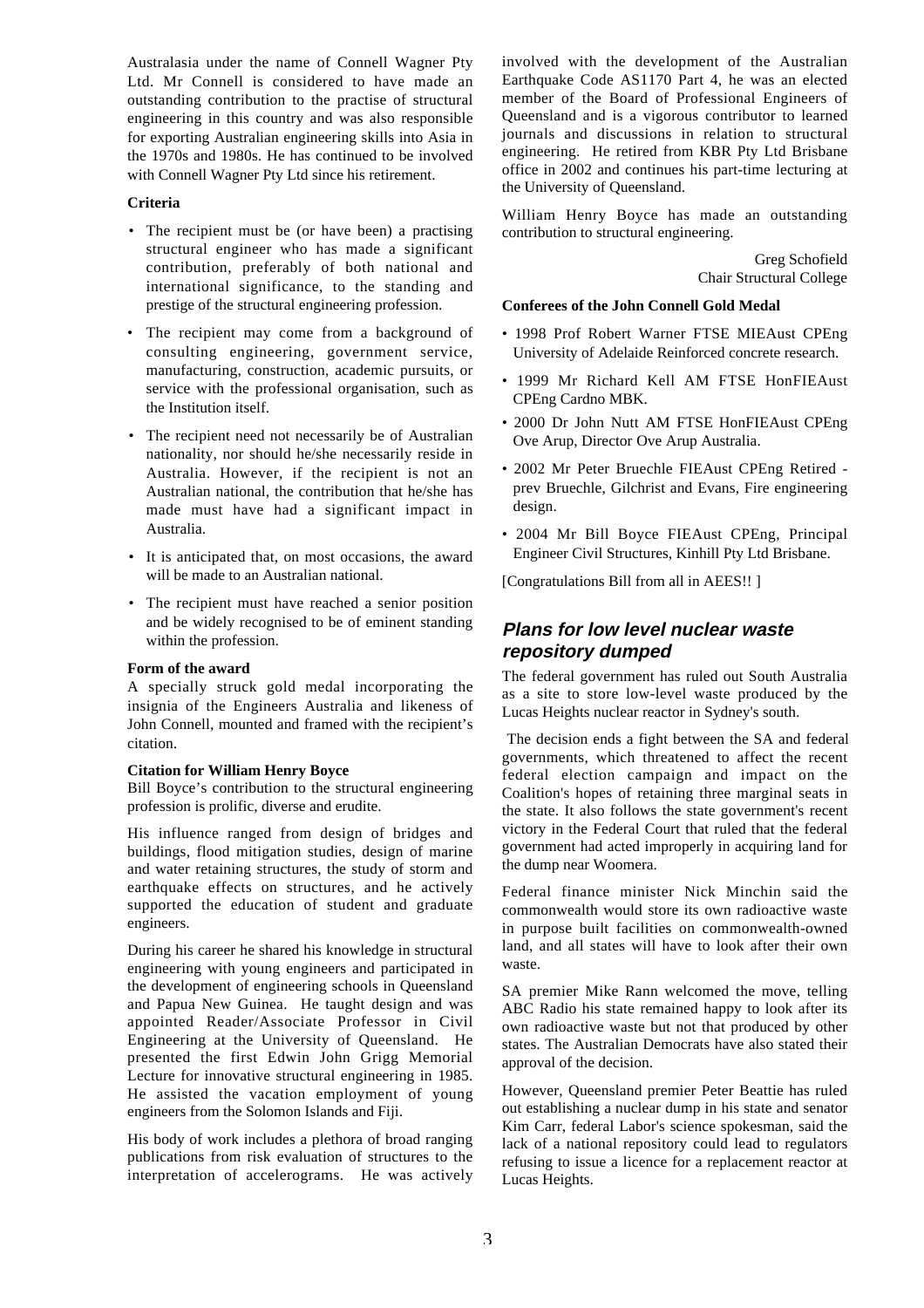## **South East Queensland Water Corporation Seismic Network**

ES&S has announced that from 1 August 2004 it has been performing the routine seismic data processing and providing an earthquake alarm service for the South East Queensland Water Corporation. They operate a network of six seismic stations close to Brisbane to monitor dams in the area. All data is radio telemetered into a central computer system and ES&S access this data via the Internet.

This project follows on from the successful installation by ES&S of the Queensland State government seismic network. This network has now been operating for three years and consists of 22 sites in total.

For further information contact either Russell Cuthbertson or Wayne Peck at ES&S.

## **Bakun Dam, Malaysia**

ES&S has been selected to supply equipment for both a seismic and a hydrological monitoring network around Bakun Dam in Malaysia, which is currently under construction in a remote area of Sarawak, about 200km southwest of Brunei.

The seismic network comprises five stations, four of which are remote stations with Kelunji Echo seismic recorders and short period seismometers using VSAT telemetry to send continuous and triggered data back to the dam site office which will be running the eqSuite data acquisition and analysis software system. The fifth station is a Kelunji Echo accelerograph that will be installed at the dam site. A sixth Kelunji Echo will be used as a Network Time server to provide accurate timing for the computing network at the central office.

ES&S will provide on-site training for the local operators in the installation and operation of the seismic hardware and software systems. ES&S is also providing a hydrological monitoring network of rain gauges and river level sensors.

For more information, feel free to contact either Adam Pascale or Wayne Peck at ES&S.

## **Australasian Conference**

Earth scientists in New Zealand and Australia recently celebrated a successful bid to host one of the world's major geological conferences in the region in 2012.

The 34th International Geological Congress (IGC), to be held in Brisbane in August 2012, is expected to attract at least 5000 delegates from about 100 countries (Ed. - that is five thousand!). Organisers will invite delegates to visit New Zealand for field trips and workshops during and after the 10-day event.

IGC is held every four years and has been staged in Australasia only once before in its 124-year history - in Sydney in 1976.

## **The Society website/email list**

#### Dear AEES Members,

The AEES web site is at www.aees.org.au. Any contribution from you on the following topics is most welcome:

- details of interesting recent publications
- significant research projects in earthquake engineering (in Australia?)
- links to other relevant Web sites

Please send your contributions/suggestions via email. The AEES email list is operated by the Seismology Research Centre, Melbourne. If you would like to register please notify me at vaughan@seis.com.au

Vaughan Wesson

## **Earthquake-proof housing gets shakeup**

Michael Hopkin **Mexican project brings the house down in quest for safer buildings.**



Replica houses are shaken in order to imitate earthquakes. *Courtesy of UNAM*

In a giant lab in Mexico, Sergio Alcocer is shaking buildings beyond breaking point, in a bid to find the recipe for affordable housing that stands up to frequent earthquakes.

Earthquakes in rich countries such as the United States or Japan do not tend to cause huge numbers of casualties, because buildings are designed to withstand the shaking. But in poorer areas such as parts of Iran, Turkey or the slums of Mexico, cheaply built housing can collapse almost instantly during an earthquake, killing thousands and stripping families of their only asset.

*If you look at where people are dying, it's all in lowcost housing*, says earthquake expert Adam Crewe, of the University of Bristol, UK.

Alcocer, who heads the engineering institute at the National Autonomous University of Mexico in Mexico City, is responsible for setting legal minimum standards for the masonry from which most houses in the city are constructed.

He carries out his research with the help of a US\$500,000 'shaking table', which is a 4-metre-wide, square platform mounted on electronically controlled hydraulic jacks. He and his colleagues build replica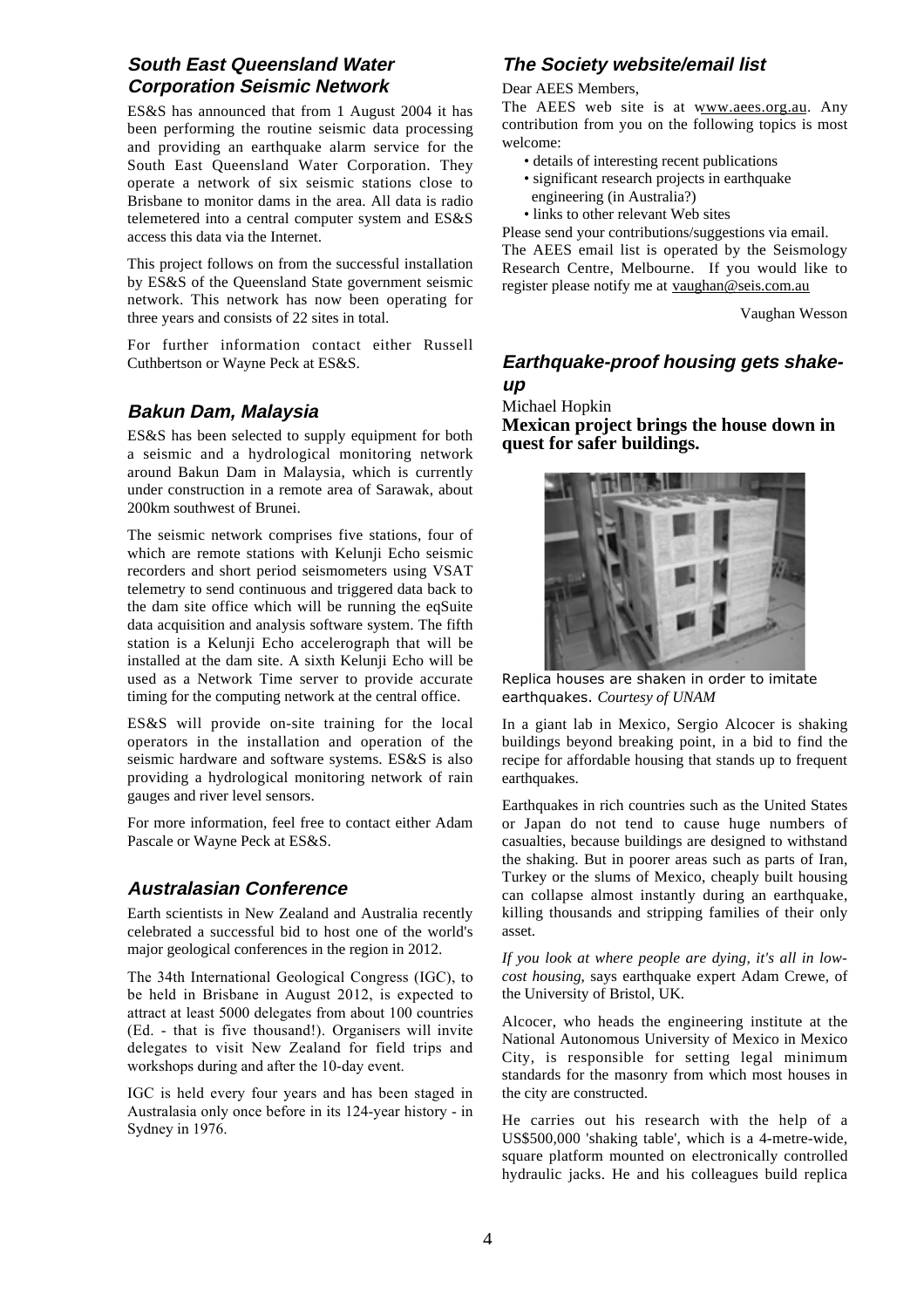houses of up to three storeys on the platform, then hit them with simulated quakes until they fall down. Previous tests involved simply applying a load to an isolated wall until it crumbled.

#### **Rock and roll**

The mock houses' ordeal is based on a real earthquake, of magnitude 6.8, that struck Acapulco on Mexico's Pacific coast in 1989. A computer uses accelerograms obtained during the earthquake to tell the shaking table's four vertical and four horizontal jacks how to recreate the tremor. The researchers can then alter the intensity, duration or frequency of this shaking to provide an even sterner test of a house's integrity.

The shaking table provides a stark demonstration of how fast a building can succumb to an earthquake, says Alcocer. *You can see the damage in 20 seconds* he says.

So far the team has found that it is not the masonry blocks that fail under the onslaught, but rather the mortar that holds them together.

Alcocer argues that cement manufacturers should be issued with pamphlets that tell builders exactly how to mix the perfect mortar. *It doesn't matter what kind of bricks you use*, he says. *If the walls are glued together properly they won't fall down*.

The shaking table is a useful ally in the search for reliable housing in countries that cannot afford expensive building techniques, says Roger Musson, a seismologist with the British Geological Survey. *If you put the ultimate in earthquake protection into every building it would be wasteful*, he says.

## **Mysteries of San Andreas Fault explored by drill**

#### Dean E. Murphy

PARKFIELD, Calif., Sept. 2 - There is nothing more nerve-racking for many Californians than the unpredictable and irritable San Andreas Fault, which leveled much of San Francisco the last time it kicked up a big earthquake in 1906.

That might explain one of the more anxious questions commonly posed to several dozen scientists who gathered on a cattle ranch here on Thursday to marvel at a huge drill mounted on an 18-storey rig, poking at the fault. Might the drilling not trigger an earthquake? *We get asked that all the time*, said one of the scientists, Kaye M. Shedlock, a geophysicist with the National Science Foundation in Arlington, Va. *If drilling caused earthquakes, Texas would be incredibly seismically active*. *Drilling does not cause earthquakes.* But the glimmer in Dr. Shedlock's eye hinted at the real reason she and the others had convened here for an unusual session of geologists, seismologists, geophysicists and other scientists intrigued by the mysteries of the San Andreas.

*In a sense, you hope it does happen*, she said of an earthquake. *We just want to make sure we have all of our instrumentation in place first*.

Dr. Shedlock was not talking about a Big One - the kind that measured 7.9 on the Richter scale in 1906 – but smaller 2.0 quakes that are not felt on the surface.

Scientists chose the sunburned hills here for their drilling experiment because they straddle a section of the San Andreas that has a history of the so-called micro-earthquakes, about 30 of them in the past two decades alone.

The more unstable stretches of the 750-mile tectonic cleavage are to the south and the north, though the Parkfield area, about halfway between Los Angeles and San Francisco, has had big jolts.

Dubbed by the National Science Foundation as a modern-day journey to the center of the earth, the drilling here is part of a \$250 million project called EarthScope that is studying the tectonics of North America. Though the scientists say the project is not intended to devise a way to predict earthquakes, that has been one of the biggest unspoken expectations since a test hole was drilled here two years ago.

The first phase of the San Andreas study ends this month as the hole being bored comes within 500 m of the fault zone. After reviewing what has been gleaned, the scientists will push farther next summer, expecting to reach the seismically active fault zone in August or September.

*We are giddy with success right now*, said Gregory van der Vink, the EarthScope project director. *We are now turning the drill toward the fault and aiming it at the target earthquakes*.

Mark D. Zoback, a geophysics professor at Stanford University, said scientists in Japan had done shallow drilling near the Nojima fault in that country, but never before has anyone attempted to drill directly into a fault zone. When drilling is completed, the borehole will be about 5 km long and about 3 km deep.

Scientists are using the drilling to study just about everything they can. Rocks and other sediments from the borehole are separated from the muddy mixture in the shaft and shipped to Texas for analysis. Even gasses like helium and hydrogen that seep into the borehole are being trapped and packaged for shipment to Germany, where they are to be studied by scientists in Potsdam.

Dr. Zoback said no possible clue to the mechanics of the San Andreas was being overlooked, with more than 100 scientists from around the world eager to get a first-hand glimpse of the fault and to test a variety of hypotheses about earthquakes.

Perhaps most important, the project involves placing instruments in the borehole that will measure the physical conditions of the fault zone. Already, data from instruments in other locations are being transmitted to computers in a lab next to the drilling rig, enough each day to fill 40 DVD's, or the equivalent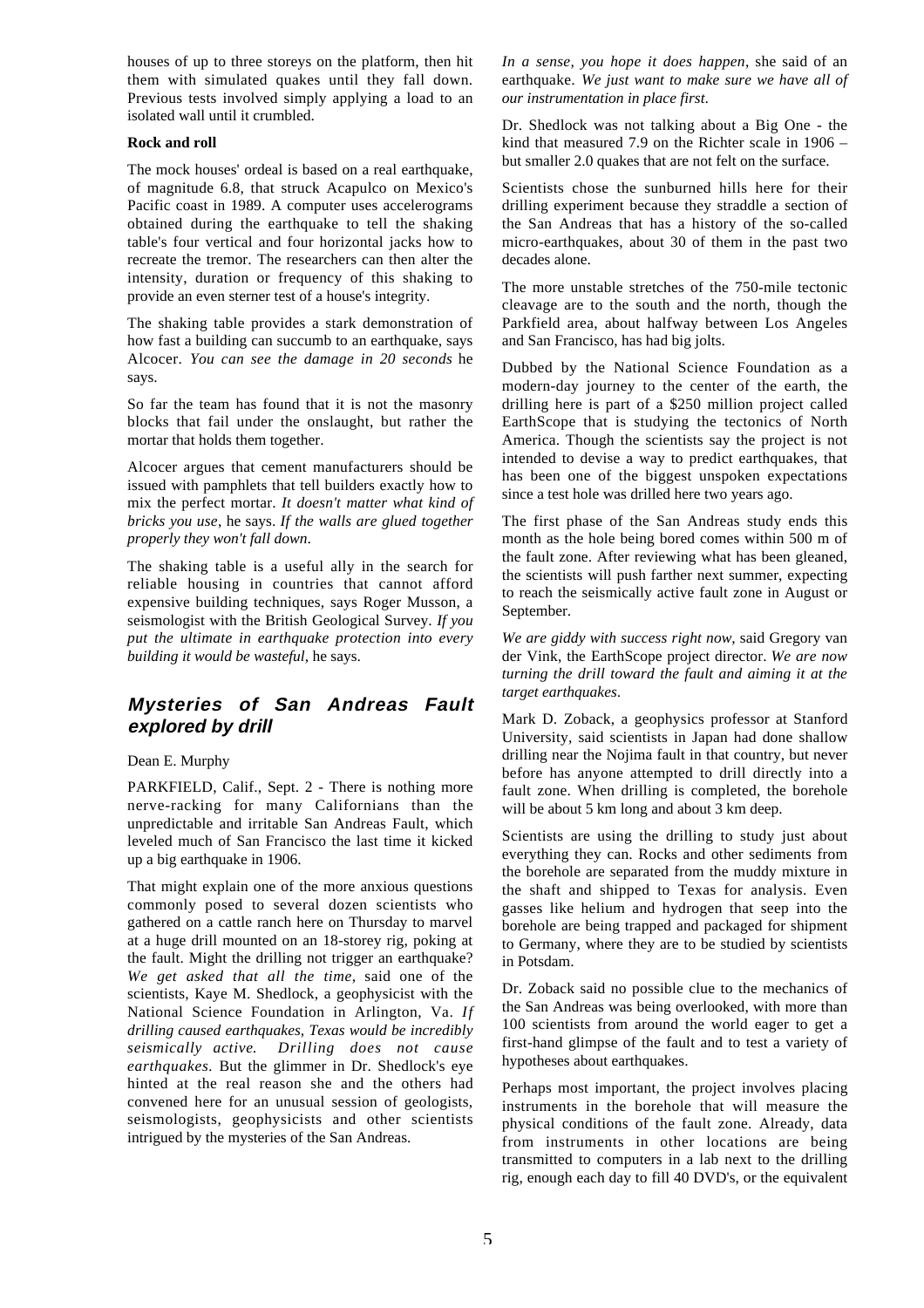of 100 books of 400 pages each. The material is also being posted on the Internet.

*Until now, our ability to study earthquakes has depended on the location of the nearest instrument*, Dr. Zoback said. *It is a science hampered by lack of direct knowledge from the fault zone. That is about to change*.

The actual drilling into the San Andreas is expected to be tricky. Dr. van der Vink said researchers had narrowed the most seismically active zone to an area about the size of a football field, but they wanted to be more precise, perhaps within 10 m of the seismic activity. Several scientists said the drilling might be intrusive enough to set off one of the 2.0 magnitude quakes, but nothing larger.

Provided by Dr Cvetan Sinadinovski GA

#### **Forthcoming Conferences**

**• 5 - 7 Nov 2004 AEES Conference and Annual General Meeting, Mt Gambier SA.**

• 1 - 3 December 2004 The 18<sup>th</sup> Australasian Conference on the Mechanics of Structures & Materials.Perth, Western Australia.

www.civil.uwa.edu.au/conferences/acmsm18/

**• 31 Jan – 4 Feb 2005** Australian Institute of Physics 16th Biennial Congress, "Physics for the Nation".

Held during the World Year of Physics, the congress will celebrate the 100 years since Einstein's discoveries in relativity, quantum theory and Brownian motion and will highlight the contribution of physics to Australia. The occasion will bring together an unusually large and diverse group of scientists from over 15 different Australian discipline groups who share a common interest in physics, including the GSA Specialist Group for Solid Earth Geophysics.

The deadline for early bird registration is 19 November 2004. For more information, visit: http://rsphyweb.anu.edu.au/admin/AIPCongress2005/

**• 11-14 September 2005** Engineers Australia will be hosting the Australian Structural Engineering Conference 2005 at Newcastle Town Hall. The theme for the conference is "Structural Engineering - Preserving and Building into the Future". A comprehensive program is currently being developed and further information on this can be found on the conference website at www.asec2005.com

#### **New Books**

**The Web of Science** Vol I 1836-63, Vol II 1864-78 by Ann Moyal, Australian Scholarly Publishing, Melbourne, 2003.

This beautifully published set of books covers the scientific correspondence of the Rev W.B. Clarke, the

so-called father of Australian geology and considered by many to be the original discoverer of gold in Australia. He was also a pioneer in the study of Australian earthquakes.

That two volumes were devoted to his correspondence shows what a prolific writer, curious natural philosopher and industrious explorer he was, and how isolated he must have felt as an early scientist in Australia. Ms Moyal has included copious footnotes that will be a rich source of information for all those adventurous enough to follow.

Special price for members of GSA is \$175 if purchased direct from the publisher. I hope to bring you a review next Newsletter (Editor willing).

**Tectonics, Seismicity and Crustal Structure of the Ontong Java Plateau: Solomon Island Arc Convergent Zone, Southwest Pacific Ocean.** Edited by: P. Mann and A Taira

Tectonophysics Volume: 389, Issue: 3-4 [SPECIAL ISSUE]

http://www.elsevier.com/locate/tecto

#### **STOP PRESS**

Founding President of IEAust, Mr Charles Bubb has been awarded a trophy by IEAust to mark his  $50<sup>th</sup>$  year of membership. The award was presented at a Fellows Luncheon held at the Royal Canberra Golf Club on 22nd October 2004.

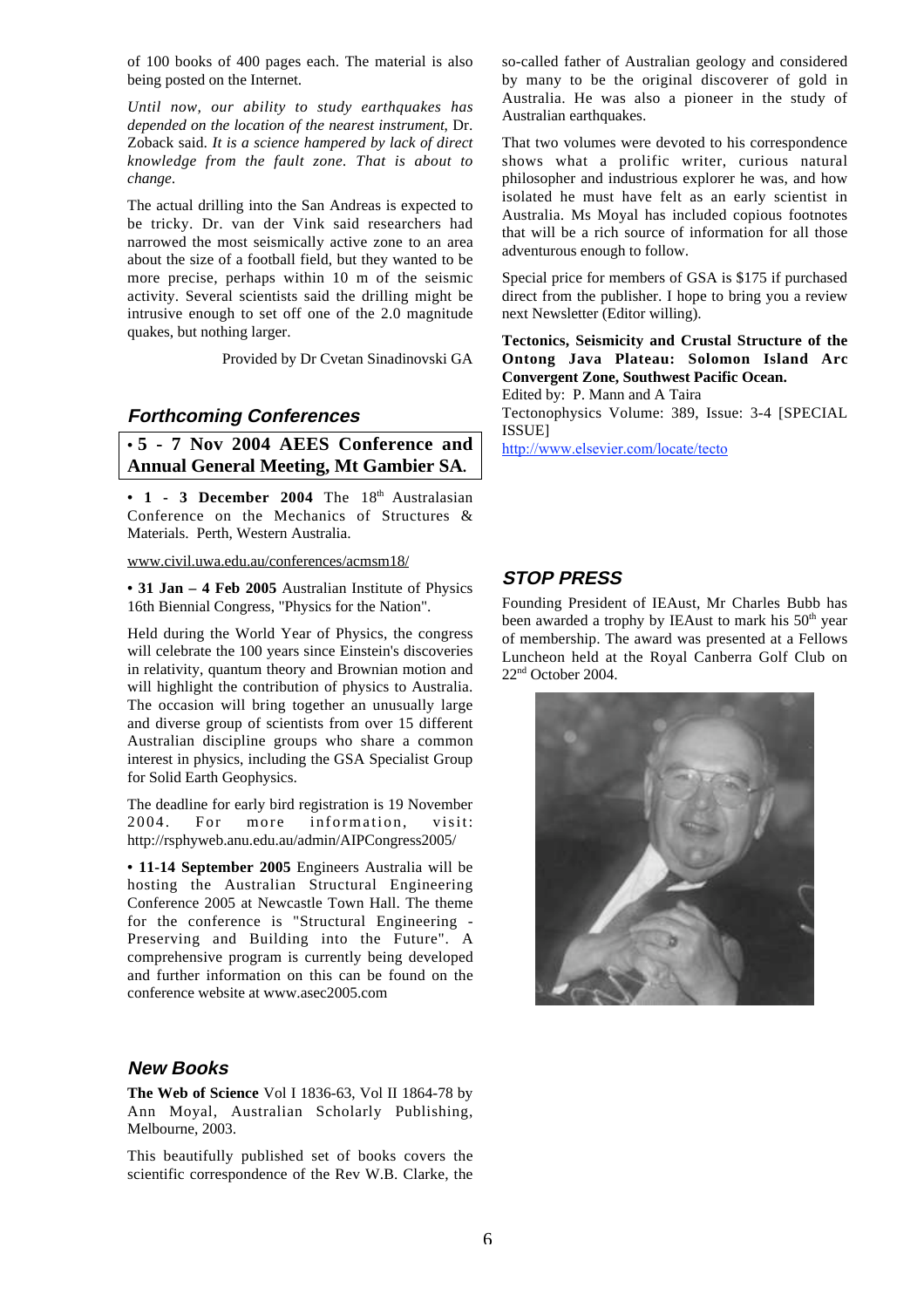## **Principles of Building Earthquake Resistance No. 28**

## **Bracing Architectural and Mechanical Elements**

#### 1. Suspended ceilings

Serious injuries to building users and large financial losses are prevented by bracing suspended ceilings to the floor or the roof structure above. If unbraced, suspended ceilings will swing about and crash against structural and other elements and damage fire sprinkler heads. Many ceiling tiles will fall.



#### 2. Mechanical equipment

All mechanical equipment including water tanks, gas boilers, air conditioning equipment and other plant should be braced and bolted down to the floor slabs to prevent sliding and overturning. Horizontal accelerations near the roof of a multi-storey building can exceed 1.0g and so serious damage is likely if plant is unrestrained.



#### 3. Building contents

Restrain heavy and tall contents that will slide around and overturn due to horizontal acceleration. This may cause serious damage and risk injury to occupants. Bookcase, storage cabinets and partial-height partition walls should be fastened to structural elements.



*Earthquake Hazard Centre Newsletter, Vol 7 No.4, April 2004*